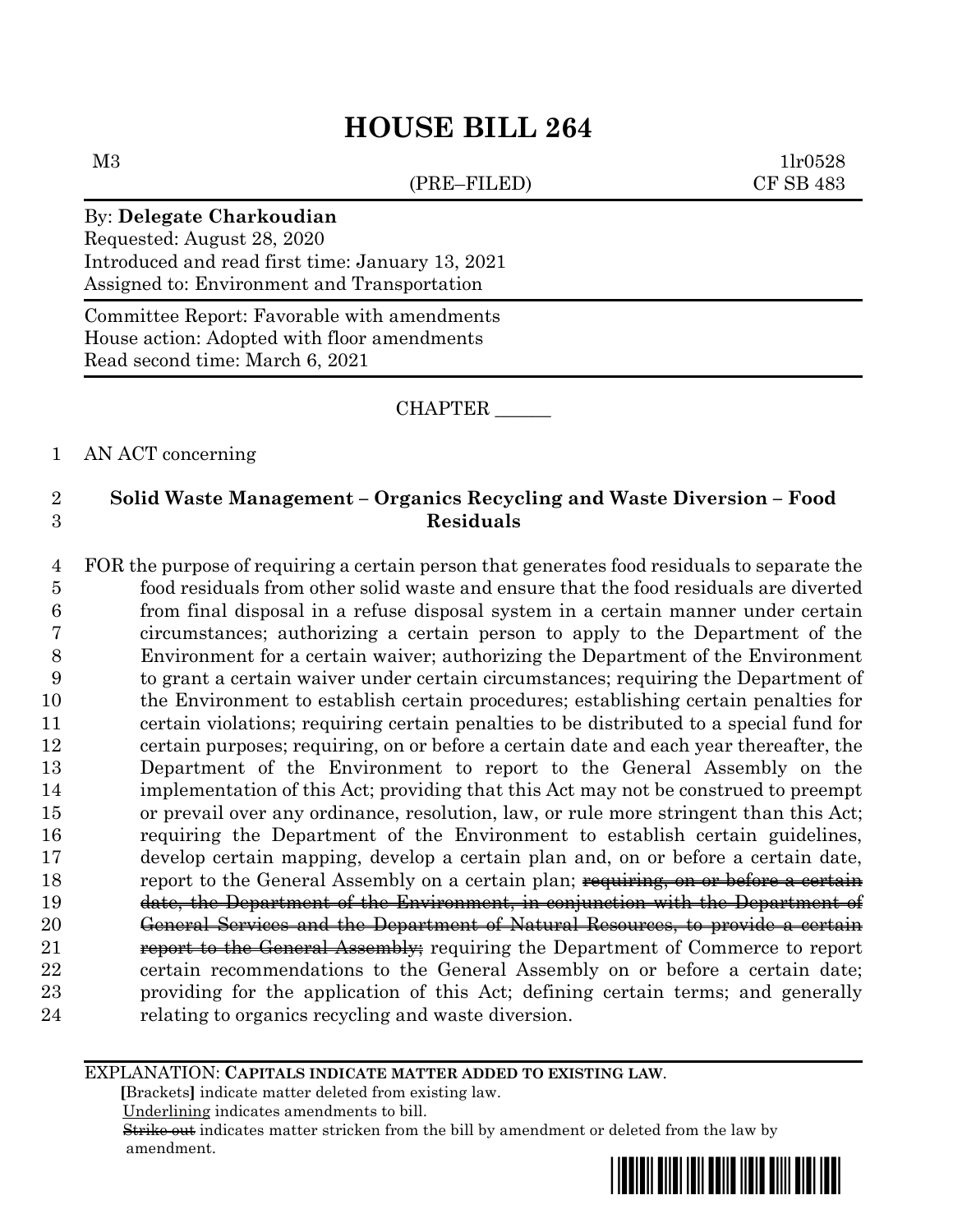## **HOUSE BILL 264**

| $\mathbf 1$                    | BY repealing and reenacting, without amendments,                                                                                                                     |                                                                                                                                                                          |  |  |  |
|--------------------------------|----------------------------------------------------------------------------------------------------------------------------------------------------------------------|--------------------------------------------------------------------------------------------------------------------------------------------------------------------------|--|--|--|
| $\sqrt{2}$<br>$\boldsymbol{3}$ | Article - Environment<br>Section 9–201(a) and (e) and 9–1701(a), (b), (d), (n), (o), and (q)                                                                         |                                                                                                                                                                          |  |  |  |
| 4                              | Annotated Code of Maryland                                                                                                                                           |                                                                                                                                                                          |  |  |  |
| 5                              | (2014 Replacement Volume and 2020 Supplement)                                                                                                                        |                                                                                                                                                                          |  |  |  |
| 6<br>7<br>8<br>9<br>10         | BY adding to<br>Article – Environment<br>Section 9–1701(i–1) and $(r-1)$ and 9–1724.1<br>Annotated Code of Maryland<br>(2014 Replacement Volume and 2020 Supplement) |                                                                                                                                                                          |  |  |  |
| 11<br>12                       | SECTION 1. BE IT ENACTED BY THE GENERAL ASSEMBLY OF MARYLAND,<br>That the Laws of Maryland read as follows:                                                          |                                                                                                                                                                          |  |  |  |
| 13                             | <b>Article - Environment</b>                                                                                                                                         |                                                                                                                                                                          |  |  |  |
| 14                             | $9 - 201.$                                                                                                                                                           |                                                                                                                                                                          |  |  |  |
| 15                             | (a)                                                                                                                                                                  | In this subtitle the following words have the meanings indicated.                                                                                                        |  |  |  |
| 16                             | (e)                                                                                                                                                                  | "Refuse disposal system" includes:                                                                                                                                       |  |  |  |
| 17                             |                                                                                                                                                                      | (1)<br>An incinerator;                                                                                                                                                   |  |  |  |
| 18                             |                                                                                                                                                                      | (2)<br>A transfer station;                                                                                                                                               |  |  |  |
| 19                             |                                                                                                                                                                      | (3)<br>A landfill system;                                                                                                                                                |  |  |  |
| 20                             |                                                                                                                                                                      | A landfill;<br>(4)                                                                                                                                                       |  |  |  |
| 21                             |                                                                                                                                                                      | A solid waste processing facility; and<br>(5)                                                                                                                            |  |  |  |
| 22                             |                                                                                                                                                                      | (6)<br>Any other solid waste acceptance facility.                                                                                                                        |  |  |  |
| 23                             | $9 - 1701.$                                                                                                                                                          |                                                                                                                                                                          |  |  |  |
| 24                             | (a)                                                                                                                                                                  | In this subtitle the following words have the meanings indicated.                                                                                                        |  |  |  |
| 25<br>26                       | "Anaerobic digestion" means the controlled anaerobic biological decomposition<br>(b)<br>of organic waste material to produce biogas and digestate.                   |                                                                                                                                                                          |  |  |  |
| 27<br>28                       | (d)                                                                                                                                                                  | "Composting" means the controlled aerobic biological decomposition of organic<br>waste material in accordance with the standards established by the Secretary under this |  |  |  |

title.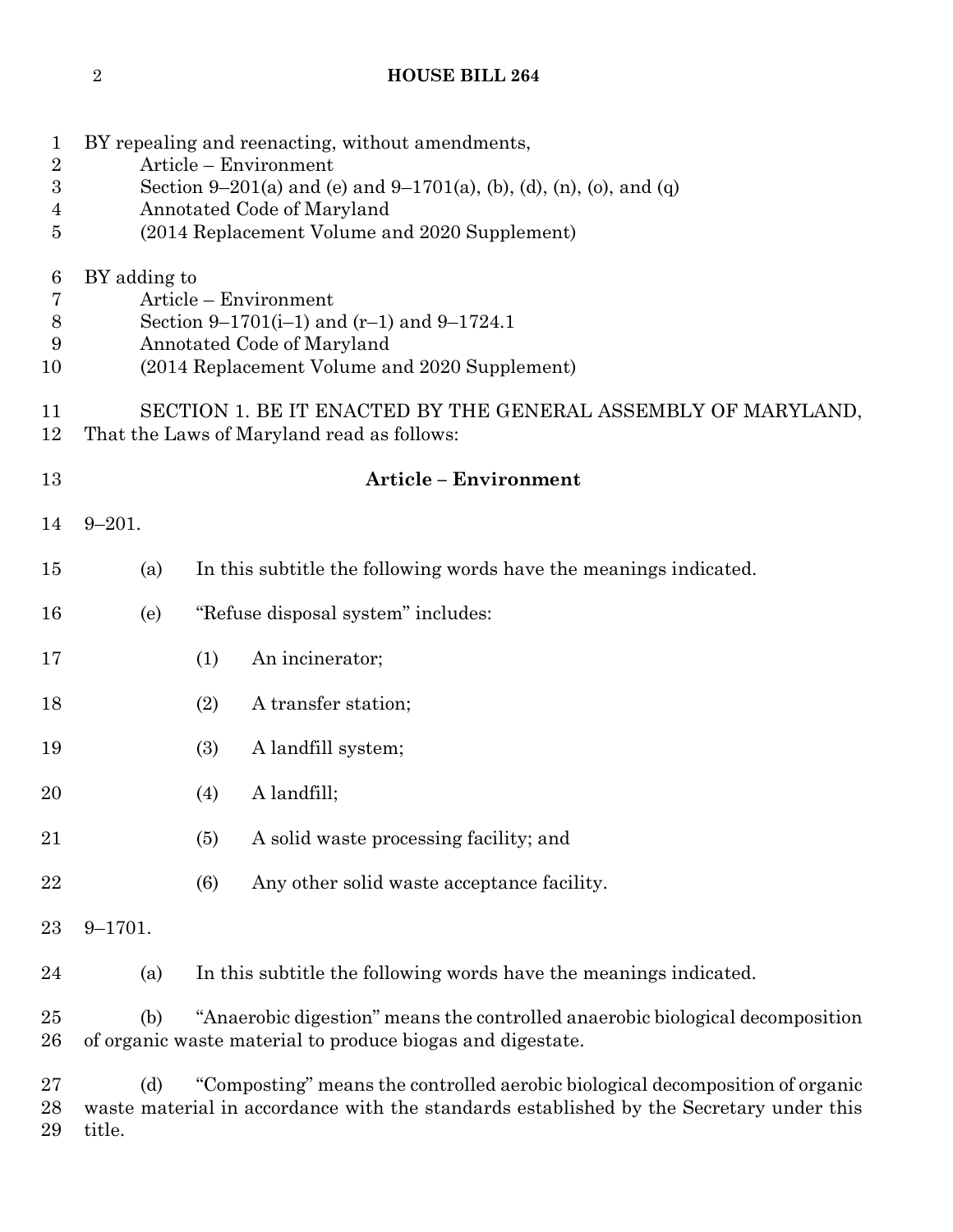#### **HOUSE BILL 264** 3

 **(I–1) "FOOD RESIDUALS" MEANS MATERIAL DERIVED FROM THE PROCESSING OR DISCARDING OF FOOD, INCLUDING PRE– AND POST–CONSUMER VEGETABLES, FRUITS, GRAINS, DAIRY PRODUCTS, AND MEATS.**

 (n) (1) "Organics recycling" means any process in which organic materials are collected, separated, or processed and returned to the marketplace in the form of raw materials or products.

(2) "Organics recycling" includes anaerobic digestion and composting.

 (o) "Organics recycling facility" means a facility where organics recycling takes place.

 (q) "Recycling" means any process in which recyclable materials are collected, separated, or processed and returned to the marketplace in the form of raw materials or products.

 **(R–1) "REFUSE DISPOSAL SYSTEM" HAS THE MEANING STATED IN § 9–201 OF THIS TITLE.**

- **9–1724.1.**
- **(A) IN THIS SECTION, "PERSON":**
- **(1) INCLUDES:**
- **(I) AN INDIVIDUAL FACILITY OWNED OR OPERATED BY A LOCAL SCHOOL SYSTEM;**
- **(II) AN INDIVIDUAL PUBLIC PRIMARY OR SECONDARY SCHOOL;**
- **(III) AN INDIVIDUAL NONPUBLIC SCHOOL;**
- **(IV) A SUPERMARKET, CONVENIENCE STORE, MINI–MART, OR SIMILAR ESTABLISHMENT;**
- **(V) A BUSINESS, SCHOOL, OR INSTITUTIONAL CAFETERIA; AND**
- **(VI) A CAFETERIA OPERATED BY OR ON BEHALF OF THE STATE OR A LOCAL GOVERNMENT; AND**
- **(2) DOES NOT INCLUDE:**
- **(I) THE AGGREGATE OF ALL SCHOOL BUILDINGS AND FACILITIES IN A LOCAL SCHOOL SYSTEM; OR**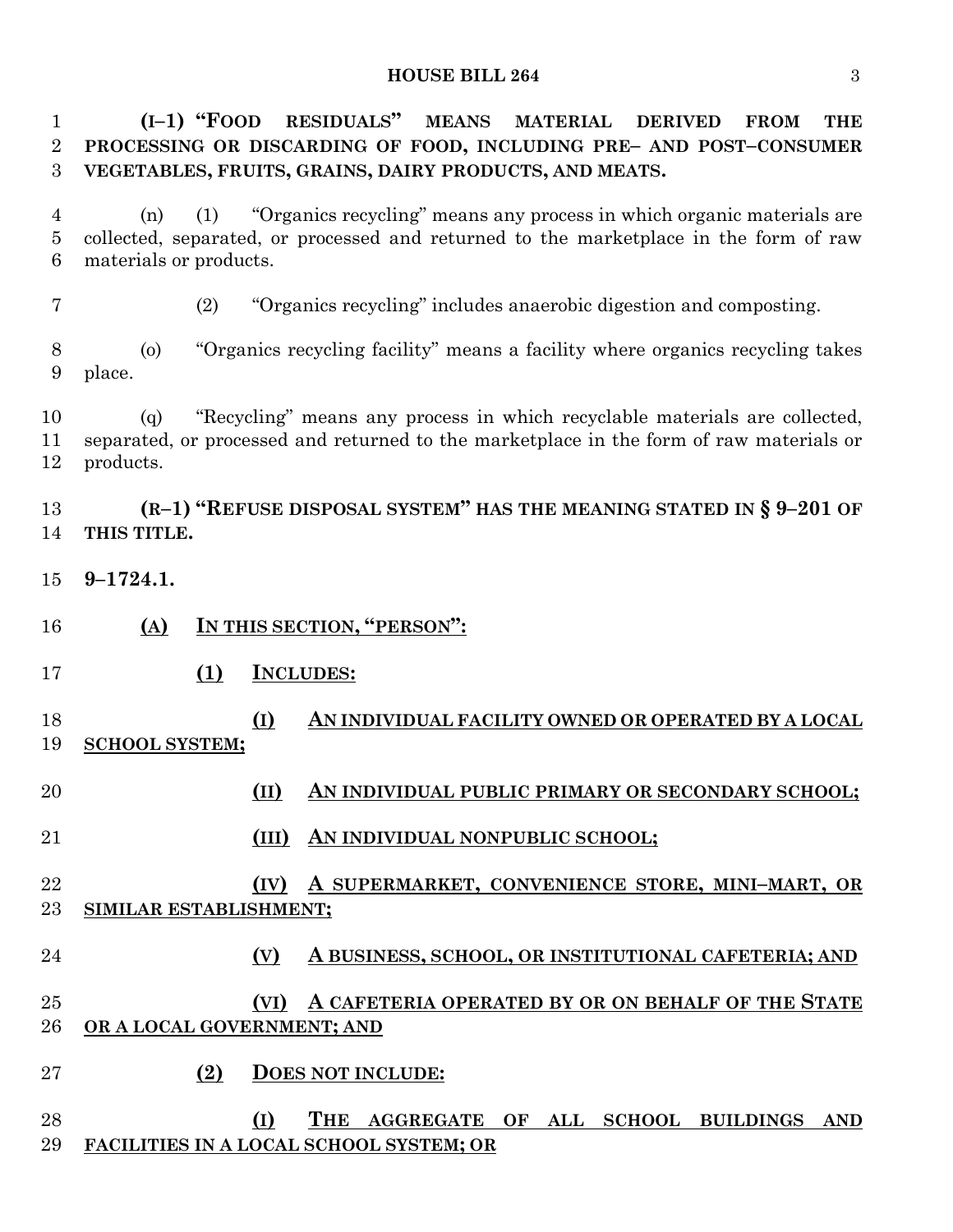|                     | 4                                                   | <b>HOUSE BILL 264</b>                                                                                                       |
|---------------------|-----------------------------------------------------|-----------------------------------------------------------------------------------------------------------------------------|
| $\mathbf{1}$        | (II)                                                | A RESTAURANT ESTABLISHMENT THAT:                                                                                            |
| $\overline{2}$      |                                                     | 1.<br><b>ACCOMMODATES THE PUBLIC; AND</b>                                                                                   |
| 3<br>$\overline{4}$ |                                                     | 2.<br>IS EQUIPPED WITH A DINING ROOM WITH FACILITIES<br>FOR PREPARING AND SERVING REGULAR MEALS; AND                        |
|                     |                                                     |                                                                                                                             |
| $\overline{5}$<br>6 |                                                     | $\frac{3}{2}$<br>HAS AVERAGE DAILY RECEIPTS FROM THE SALE OF<br>AVERAGE DAILY RECEIPTS FROM THE SALE OF ALCOHOLIC           |
| 7                   | <del>BEVERAGES</del> .                              |                                                                                                                             |
| 8                   | $\left(\mathbf{A}\right)$ (B)                       | THIS SECTION APPLIES ONLY TO A PERSON THAT:                                                                                 |
| 9<br>10             | (1)<br>(I)<br>TONS OF FOOD RESIDUALS EACH WEEK; AND | ON OR AFTER JANUARY 1, 2023, GENERATES AT LEAST 2                                                                           |
| 11<br>12            | (II)<br>TON OF FOOD RESIDUALS EACH WEEK; AND        | ON OR AFTER JANUARY 1, 2024, GENERATES AT LEAST 1                                                                           |
| 13<br>14            | (2)                                                 | GENERATES THE FOOD RESIDUALS AT A LOCATION THAT IS<br>WITHIN A 30-MILE RADIUS OF AN ORGANICS RECYCLING FACILITY THAT:       |
| 15<br>16            | (I)<br>PERSON'S FOOD RESIDUALS; AND                 | HAS THE CAPACITY TO ACCEPT AND PROCESS ALL OF THE                                                                           |
| 17                  | (II)<br>18 RESIDUALS FOR RECYCLING; AND             | IS WILLING TO ACCEPT ALL OF THE PERSON'S FOOD                                                                               |
| 19<br>20            | PROCESS THE PERSON'S FOOD RESIDUALS.                | (III) IS WILLING TO ENTER INTO A CONTRACT TO ACCEPT AND                                                                     |
| 21<br>22            | $\left(\mathbf{B}\right)\left(\mathbf{C}\right)$    | EXCEPT AS PROVIDED IN SUBSECTION $\left(\bigoplus\right)$ OF THIS SECTION, A<br>PERSON THAT GENERATES FOOD RESIDUALS SHALL: |
| 23<br>24            | (1)<br><b>AND</b>                                   | SEPARATE THE FOOD RESIDUALS FROM OTHER SOLID WASTE;                                                                         |
| 25<br>26            | (2)                                                 | <b>ENSURE THAT THE FOOD RESIDUALS ARE DIVERTED FROM FINAL</b><br>DISPOSAL IN A REFUSE DISPOSAL SYSTEM BY:                   |
| 27<br>28            | (I)<br>BY THE PERSON;                               | <b>REDUCING THE AMOUNT OF FOOD RESIDUALS GENERATED</b>                                                                      |
| 29                  | (II)                                                | DONATING SERVABLE FOOD;                                                                                                     |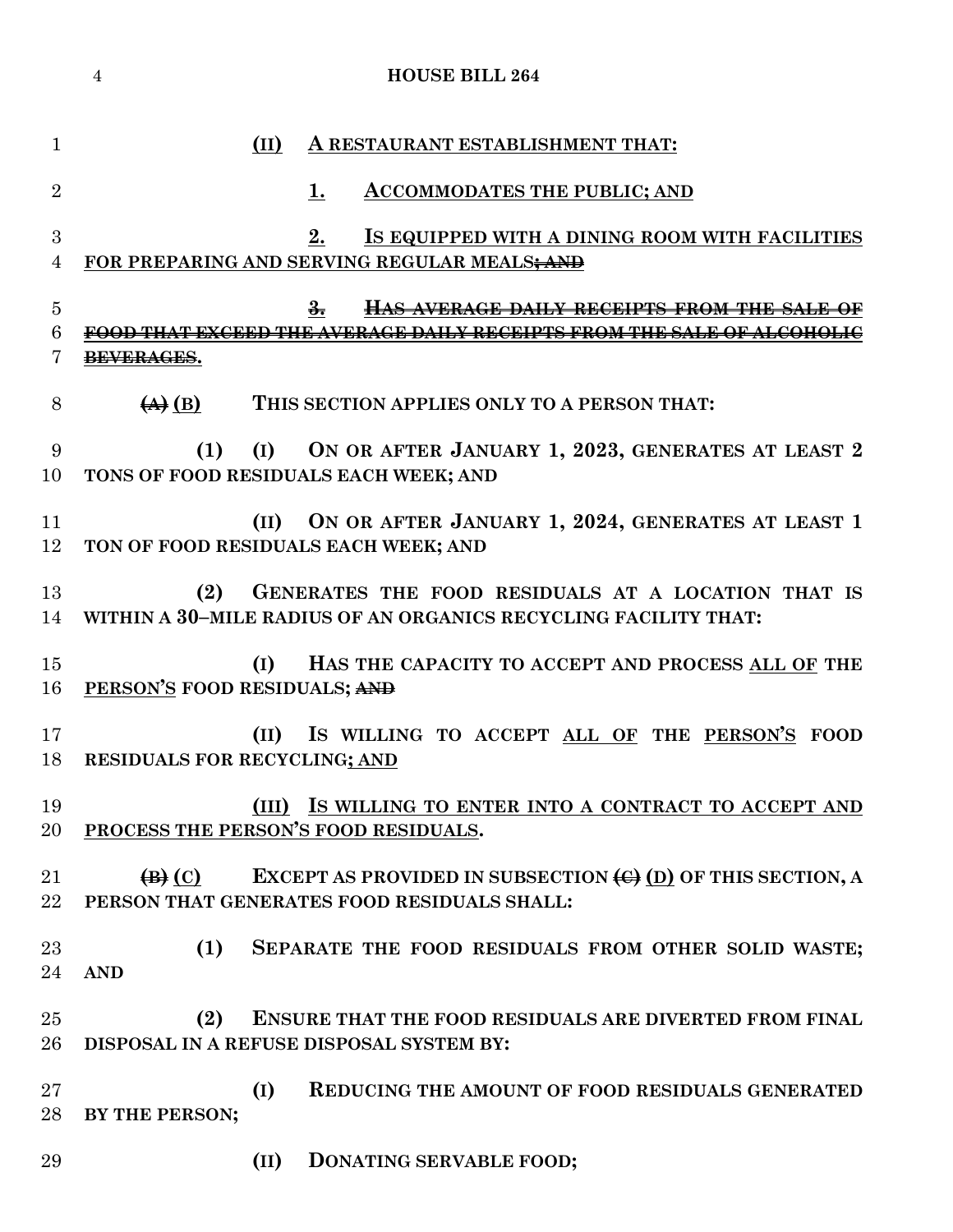**HOUSE BILL 264** 5

 **(III) MANAGING THE FOOD RESIDUALS IN AN ORGANICS RECYCLING SYSTEM INSTALLED ON–SITE; (IV) PROVIDING FOR THE COLLECTION AND TRANSPORTATION OF THE FOOD RESIDUALS FOR AGRICULTURAL USE, INCLUDING FOR USE AS ANIMAL FEED; (V) PROVIDING FOR THE COLLECTION AND TRANSPORTATION OF THE FOOD RESIDUALS FOR PROCESSING IN AN ORGANICS RECYCLING FACILITY; OR (VI) ENGAGING IN ANY COMBINATION OF THE WASTE DIVERSION ACTIVITIES LISTED UNDER ITEMS (I) THROUGH (V) OF THIS ITEM. (C) (D) (1) A PERSON THAT GENERATES FOOD RESIDUALS MAY APPLY TO THE DEPARTMENT FOR A WAIVER FROM THE REQUIREMENTS OF SUBSECTION (B) (C) OF THIS SECTION. (2) THE DEPARTMENT MAY GRANT A WAIVER UNDER PARAGRAPH (1) OF THIS SUBSECTION IF THE PERSON DEMONSTRATES, TO THE SATISFACTION OF THE DEPARTMENT, UNDUE HARDSHIP BECAUSE OF THE FOLLOWING: (I) THE COST OF DIVERTING FOOD RESIDUALS FROM A REFUSE DISPOSAL SYSTEM IS NOT REASONABLY COMPETITIVE WITH MORE THAN 10% MORE EXPENSIVE THAN THE COST OF DISPOSING THE FOOD RESIDUALS AT A REFUSE DISPOSAL SYSTEM; OR (II) OTHER REASONABLE CIRCUMSTANCES. (3) THE DEPARTMENT SHALL ESTABLISH WAIVER APPLICATION PROCEDURES TO CARRY OUT THIS SUBSECTION. (D) (E) ON OR BEFORE DECEMBER 1, 2023, AND EACH DECEMBER 1 THEREAFTER, THE DEPARTMENT SHALL REPORT TO THE GENERAL ASSEMBLY, IN ACCORDANCE WITH § 2–1257 OF THE STATE GOVERNMENT ARTICLE, ON THE IMPLEMENTATION OF THIS SECTION, INCLUDING THE IMPACTS ON WASTE DIVERSION IN THE STATE. (E) (F) (1) A PERSON WHO VIOLATES THIS SECTION OR ANY RULE OR REGULATION ADOPTED UNDER THIS SECTION SHALL BE SUBJECT TO A CIVIL PENALTY, TO BE COLLECTED IN A CIVIL ACTION BROUGHT BY THE DEPARTMENT,**

**OF:**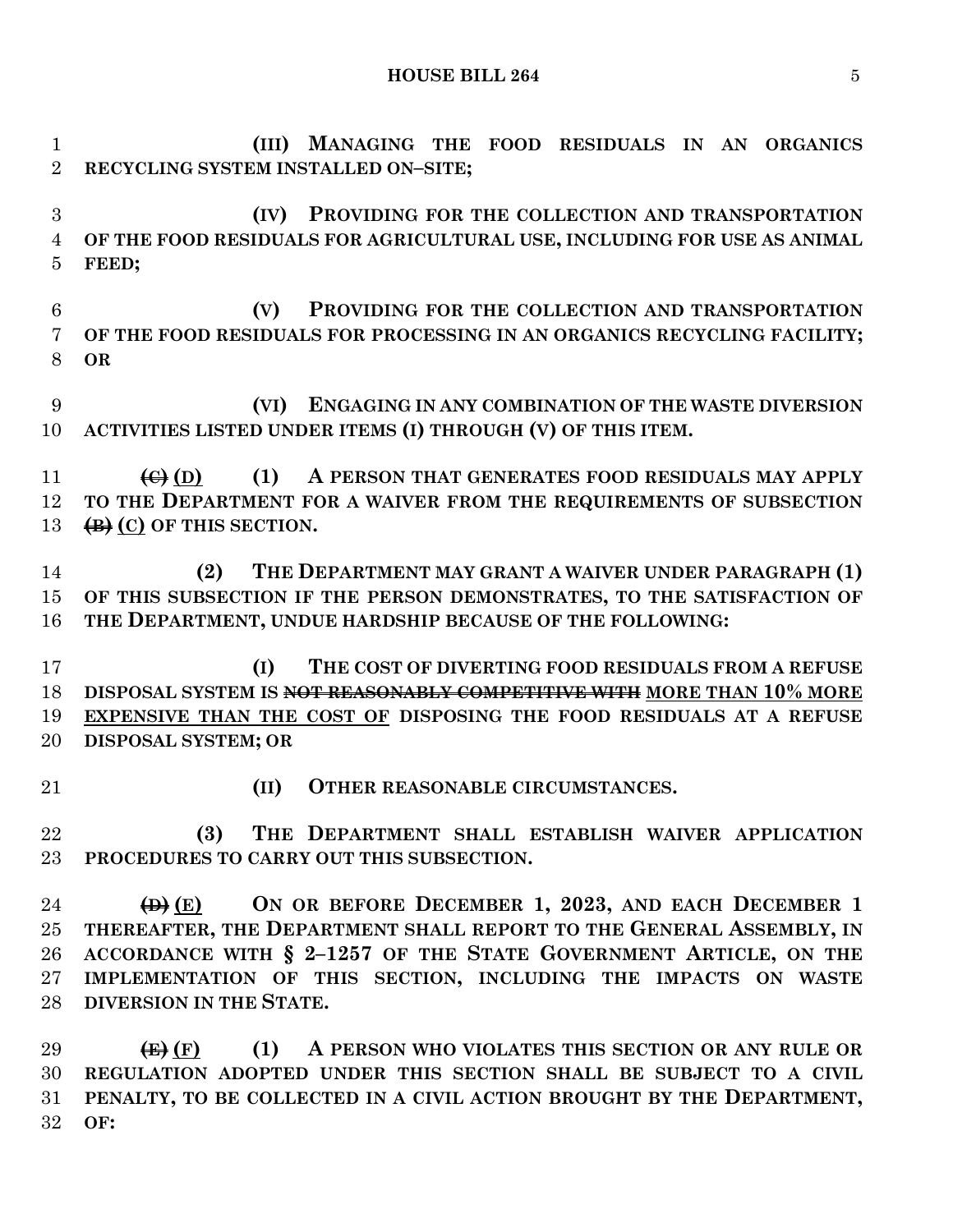|                     | <b>HOUSE BILL 264</b><br>$6\phantom{.}6$                                                                                                                                                                       |  |  |  |
|---------------------|----------------------------------------------------------------------------------------------------------------------------------------------------------------------------------------------------------------|--|--|--|
| $\mathbf{1}$        | (I)<br>\$250 FOR THE FIRST VIOLATION;                                                                                                                                                                          |  |  |  |
| $\overline{2}$      | (II)<br>\$500 FOR THE SECOND VIOLATION; AND                                                                                                                                                                    |  |  |  |
| 3                   | \$1000 FOR THE THIRD AND EACH SUBSEQUENT VIOLATION.<br>(III)                                                                                                                                                   |  |  |  |
| $\overline{4}$<br>5 | EACH DAY A VIOLATION OCCURS IS A SEPARATE VIOLATION<br>(2)<br>UNDER THIS SECTION.                                                                                                                              |  |  |  |
| 6<br>7<br>8         | (3)<br>PENALTIES COLLECTED UNDER THIS SUBSECTION SHALL BE<br>DISTRIBUTED TO A SPECIAL FUND, TO BE USED ONLY TO FINANCE INCENTIVES THAT<br>ENCOURAGE FOOD WASTE REDUCTION AND COMPOSTING IN THE STATE.          |  |  |  |
| 9<br>10<br>11       | SECTION 2. AND BE IT FURTHER ENACTED, That this Act may not be construed<br>to preempt or prevail over any local ordinance, resolution, law, or rule more stringent than<br>this Act.                          |  |  |  |
| 12<br>13            | SECTION 3. AND BE IT FURTHER ENACTED, That the Department of the<br>Environment shall:                                                                                                                         |  |  |  |
| 14<br>15<br>16      | establish guidelines to assist businesses with complying with the<br>(1)<br>provisions of this Act, including guidelines for estimating the weight of the food residuals<br>generated by a business;           |  |  |  |
| 17<br>18            | develop mapping and other systems to identify existing composting<br>(2)<br>facilities and the geographic areas within the 30-mile radius of each facility;                                                    |  |  |  |
| 19                  | develop a plan for implementing the provisions of this Act, including a<br>(3)<br>20 plan for educating large generators of food residuals on:                                                                 |  |  |  |
| 21                  | the provisions of this Act; and<br>(i)                                                                                                                                                                         |  |  |  |
| 22                  | the benefits of organics recycling; and<br>(ii)                                                                                                                                                                |  |  |  |
| $23\,$<br>24<br>25  | on or before July 1, 2022, report to the General Assembly, in accordance<br>(4)<br>with $\S 2$ -1257 of the State Government Article, on the Department's plan for implementing<br>the provisions of this Act. |  |  |  |
| 26                  | SECTION 4. AND BE IT FURTHER ENACTED, That on or before October 1, 2022,                                                                                                                                       |  |  |  |
| $\rm 27$            | the Department of the Environment, in conjunction with the Department of General                                                                                                                               |  |  |  |
| 28                  | Services and the Department of Natural Resources, shall report to the General Assembly,                                                                                                                        |  |  |  |
| 29                  | in accordance with § 2-1257 of the State Government Article, on State properties that are                                                                                                                      |  |  |  |
| 30<br>$31\,$        | suitable for use as organics recycling facilities in a manner that is consistent with<br>programmatic recommendation number 9 in the final report of the Yard Waste, Food                                      |  |  |  |
| $32\,$              | Residuals, and Other Organic Materials Diversion and Infrastructure Study Group issued                                                                                                                         |  |  |  |
| 33                  | in 2019 as required by Chapters 383 and 384 of the Acts of 2017.                                                                                                                                               |  |  |  |